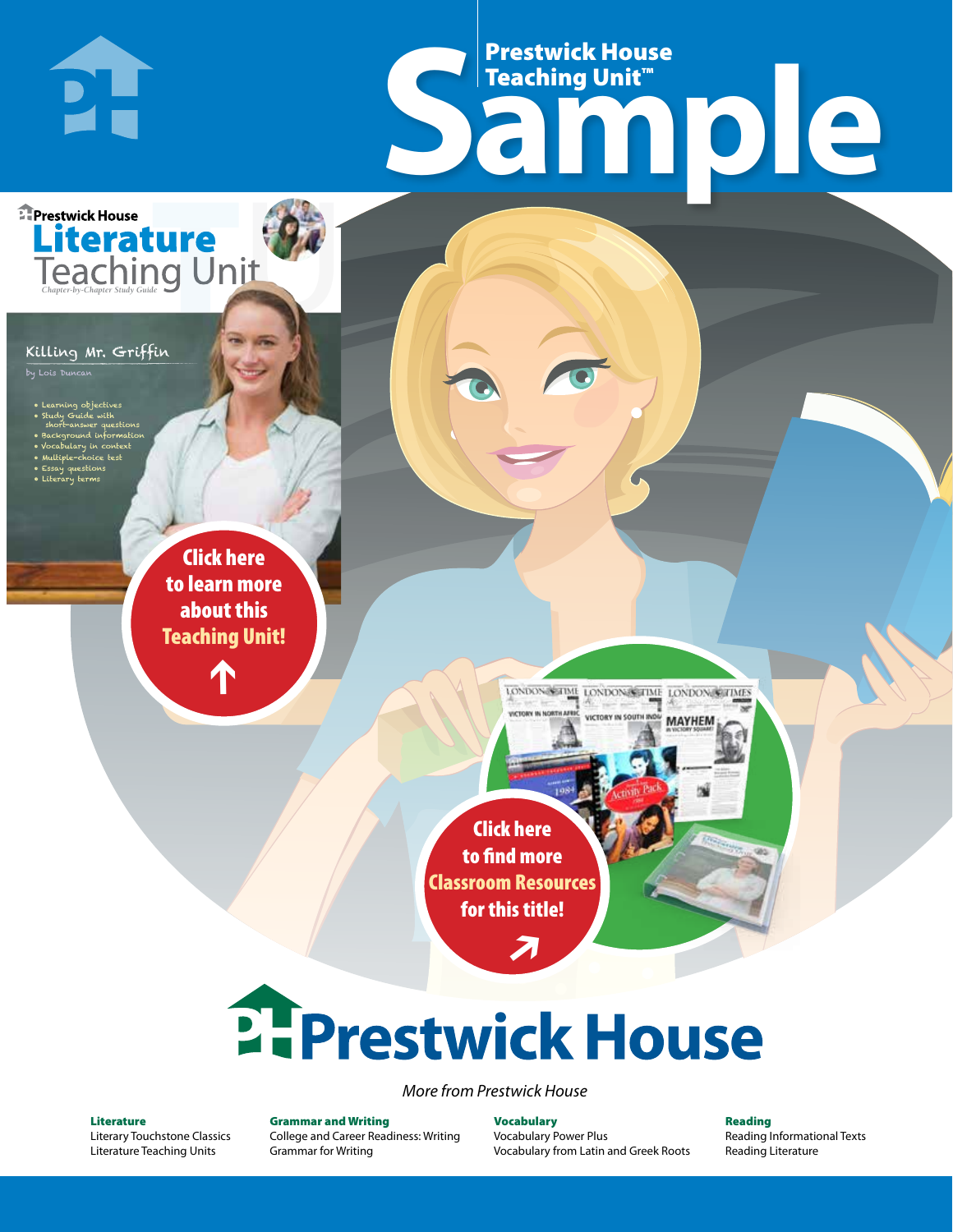

## Killing Mr. Griffin

by Lois Duncan

- Learning objectives
	- Study Guide with short-answer questions
		- Background information
		- Vocabulary in context
			- Multiple-choice test
				- Essay questions
				- Literary terms

# **EFPrestwick House**

**P.O. Box 658, Clayton, DE 19938 www.prestwickhouse.com 800.932.4593**

**ISBN: 978-1-58049-097-9**

**Copyright ©2017 by Prestwick House Inc.**

**All rights reserved. No portion may be reproduced without permission in writing from the publisher.** 

**Item No: 300592**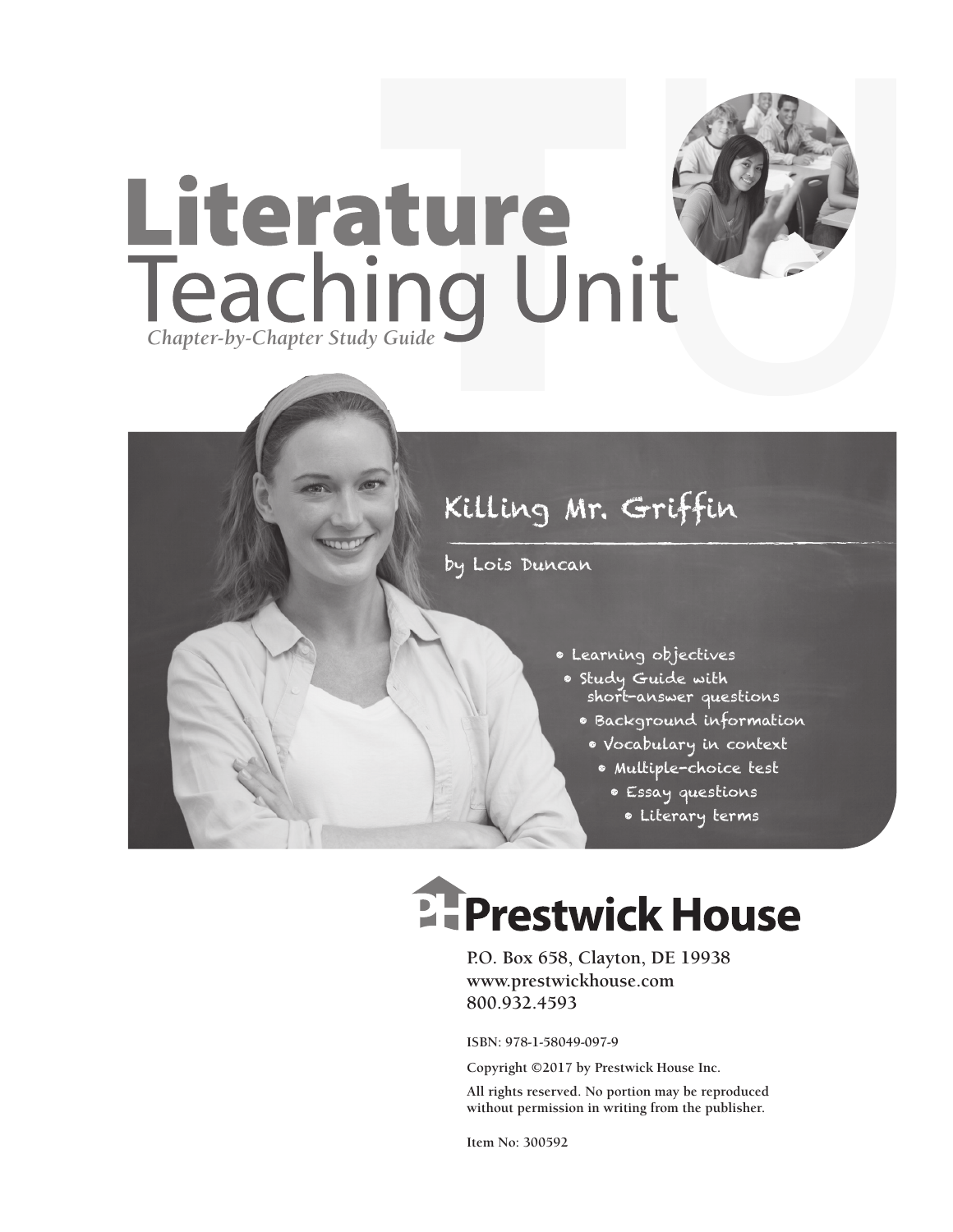#### **Questions for Essay and Discussion**

- 1. What does Susan's poem, "Song for Ophelia," say about her reasons for becoming entangled with Mark, David, and Betsy?
- 2. Support or refute the following statement about Susan: In the beginning of the story, Susan feels like an outsider in her own family and school.
- 3. Why does Susan think the picnic with David and his friends will probably be the happiest day of her life?
- 4. Write a character sketch of Mrs. Griffin. Why is she positive her husband isn't having an affair? Why does she try to keep her husband home from work that last morning before he disappears?
- 5. Support or refute the following statement: Mr. Griffin's tie is a symbol of his dignity and courage.
- 6. List the events or facts in the story that lead the reader to conclude that Mark is mentally unstable.
- 7. In what ways is David's life as empty as the living room in his house?
- 8. What is the significance of Susan's decision to remove her eyeglasses when she listens to the plan to kidnap Mr. Griffin?
- 9. Support the following statement about Susan's life before the kidnapping: The bird crashing into the window illustrates Susan's feeling that her life is out of control and headed for disaster.
- 10. How does Mr. Griffin demonstrate he truly cares about Susan's well being?
- 11. Do you think Mrs. Griffin's forgiving behavior toward Susan at the end of the story is believable?
- 12. Support that the overall theme of the novel People must not run from their problems applies to the following characters: Susan, David, Mr. and Mrs. Garrett
- 13. Sometimes in a mystery a simple object can trigger a series of life-changing events. How does Mr. Griffin's class ring change the lives of the kidnappers?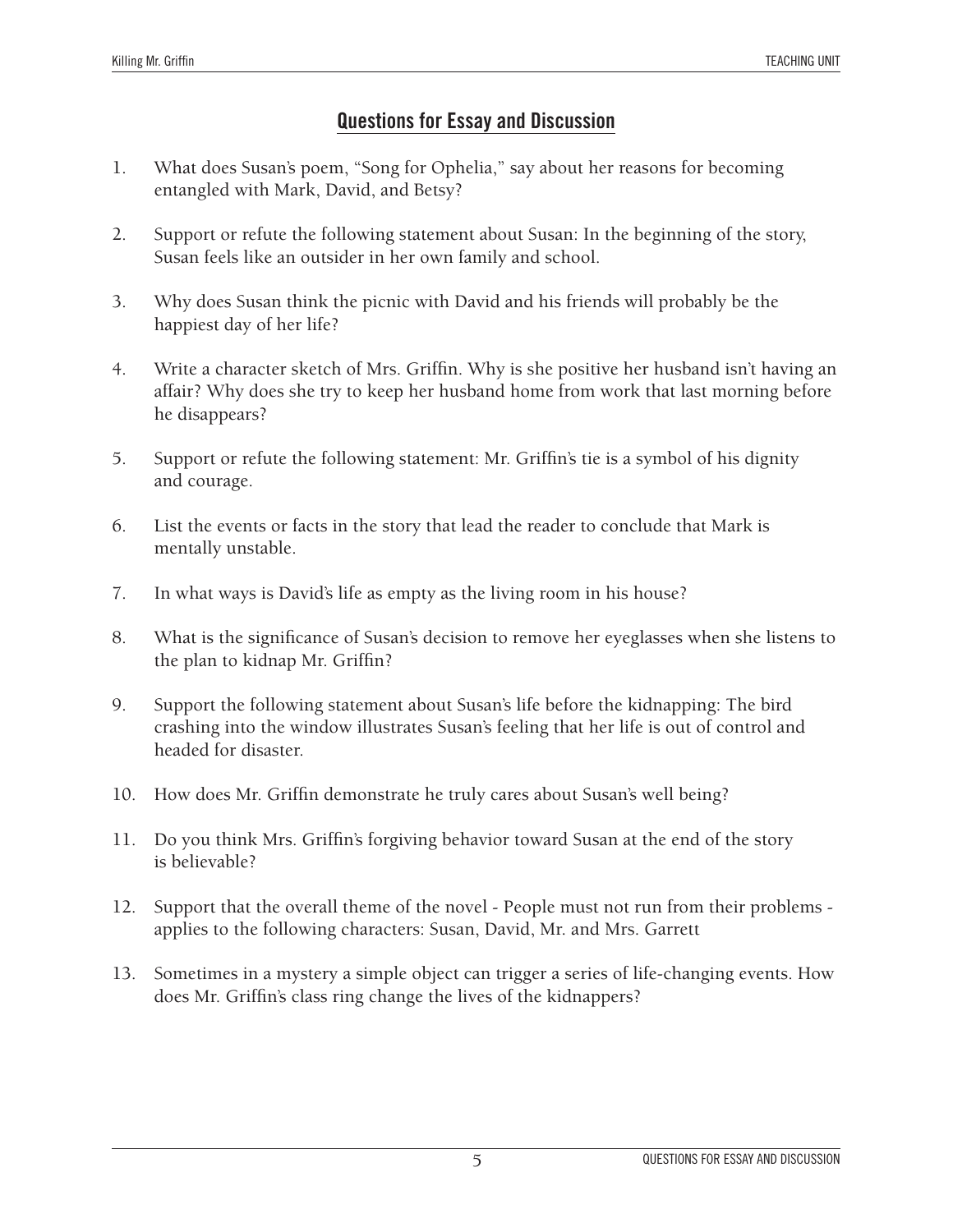#### **Objectives**

By the end of this Unit, the student will be able to

- 1. discuss how the plot of a mystery novel must include the following elements so it is both believable and interesting:
	- characters with believable motivations
	- pertinent details in the plot to add mystery and interest
- 2. recognize the author's use of metaphors to illustrate the character's feelings about their lives in the following instances:
	- the bird crashing into Susan's window
	- description of David's living room
- 3. comment on how the flashbacks into Mark's past give the reader privileged information about his motivations, not always available to all the others in the story.
- 4. make inferences about characters and events when the meanings are not explicitly stated.
- 5. discuss the following symbols in the story:
	- Susan's eyeglasses
	- Mr. Griffin's tie
	- the wind
- 6. recognize the author's use of foreshadowing to establish credibility and to build suspense in the story by giving the reader hints about coming actions.
- 7. support or refute the idea that this is a "coming-of-age" novel for the novel's protagonist.
- 8. discuss the power of peer pressure to influence the decisions of the characters in the story.
- 9. comment on the author's use of allusions.
- 10. support that a theme of the novel is the following: Because of emotional needs, it is all too easy for basically good people to be led into doing bad things.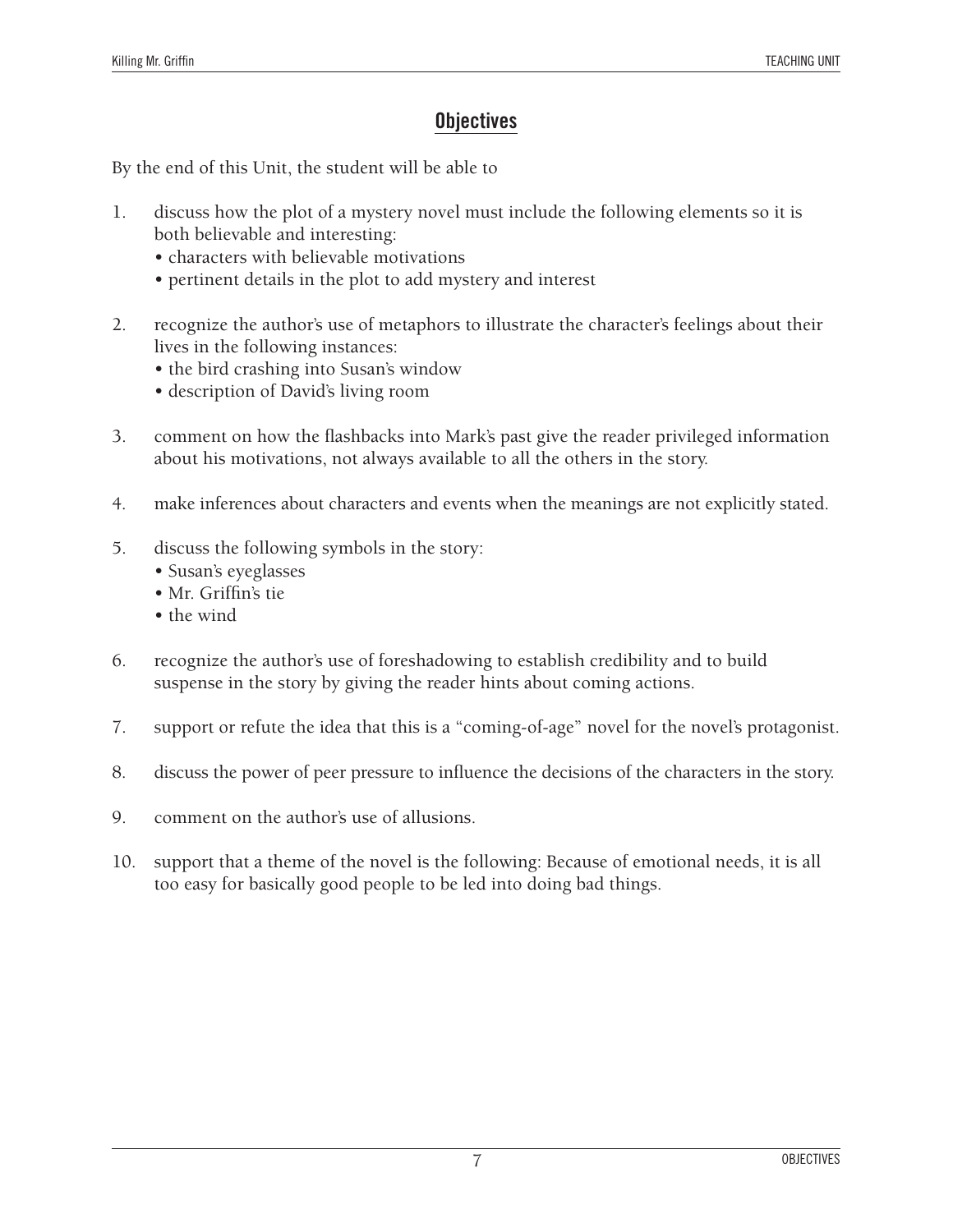### **Killing Mr. Griffin**

#### **CHAPTER 1**

#### **VOCABULARY**

**conspiratorial**—characteristics of secretly planning **contemplate**—consider **encasement**—an enclosure **extracurricular**—beyond what is necessary **farce**—mockery **inaudible**—without sound **irrevocably**—unable to changed **jostled**—pushed through **obscured**—vague **rugged**—rough looking **saunter**—stroll **tentatively**—timidly **vehemently**—vigorously **vial**—small bottle

1. Briefly identify the children in the McConnell family.

2. What does Susan mean by "someday"?

3. Who is David Ruggles? How does Susan feel about him?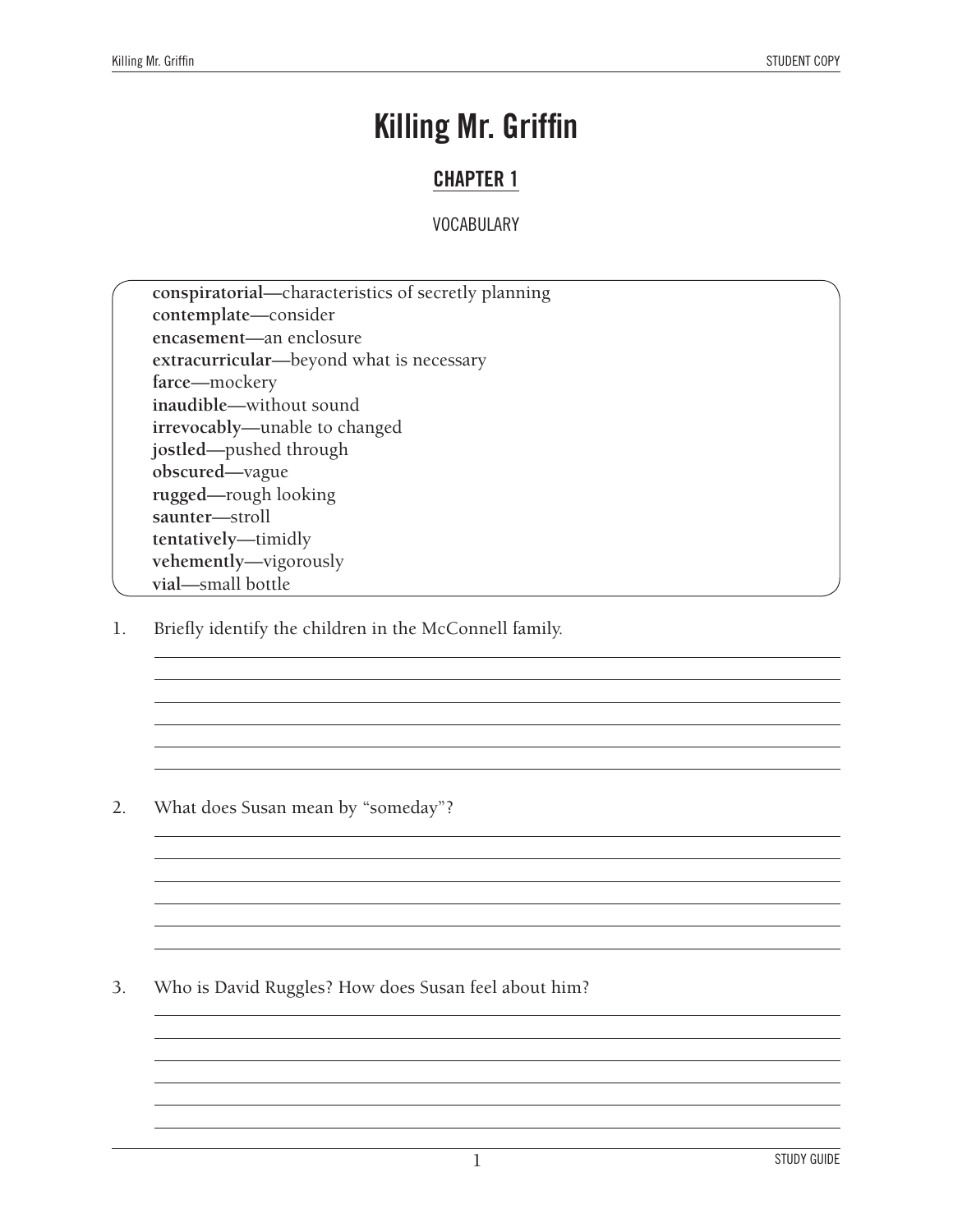#### **CHAPTER 3**

#### **VOCABULARY**

**cloistered**—secluded **meticulous**—careful **resignedly**—agreeably **seldom**—not often **slouched**—bent down

1. The members of David's family are introduced. Briefly identify them.

2. Why does David think he needs a good education?

3. Find the metaphor in this chapter that helps illustrate the emptiness of David's life.

<u> 1980 - Johann Barn, fransk politik (f. 1980)</u>

<u> 1989 - Johann Barn, amerikansk politiker (</u>

4. Support or refute the following statement: